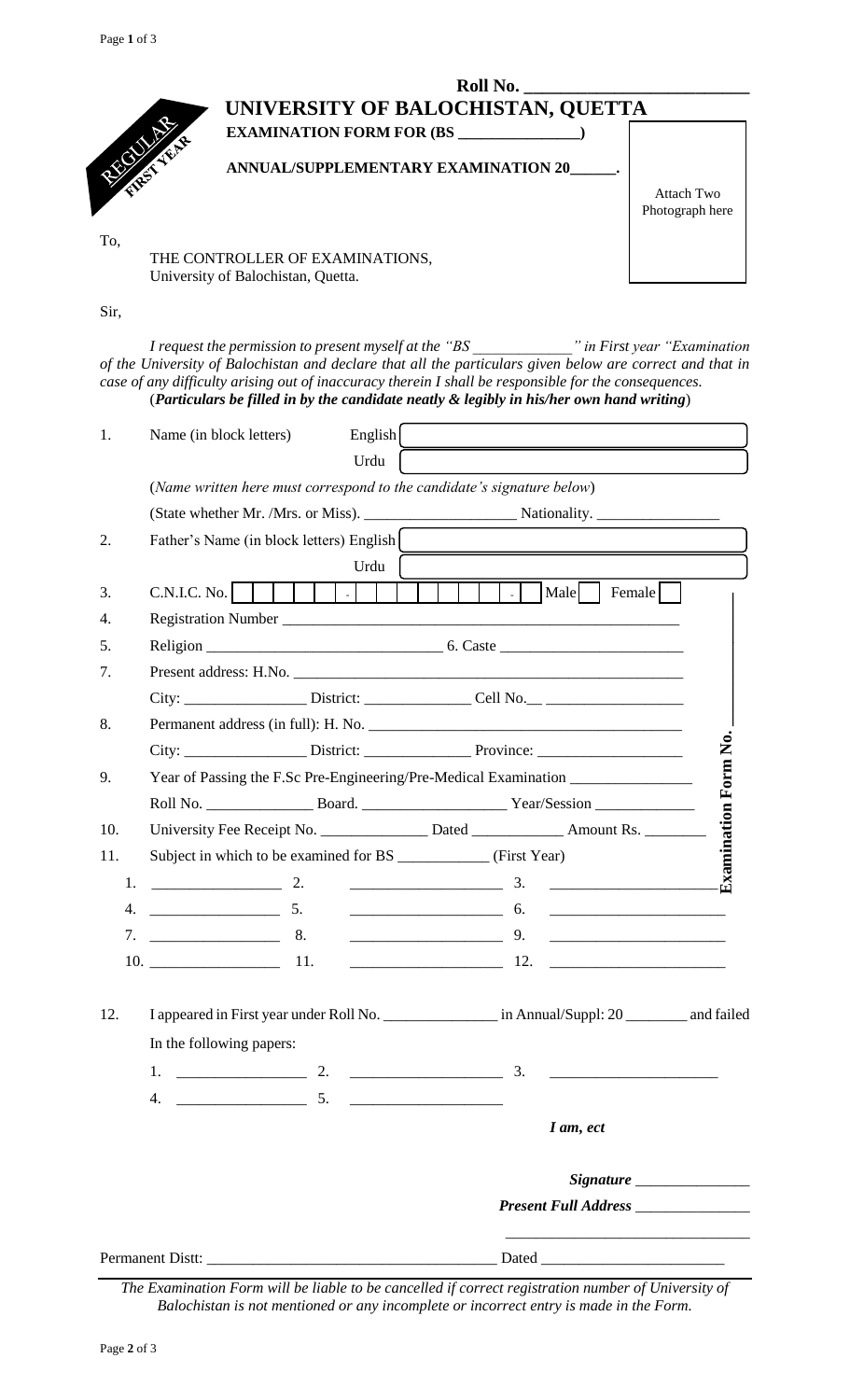### *CERTIFICATE*

*I Certify that the candidate:-*

- *1. Is of good character.*
- *2. Has attended not less than 75% of the full course of lectures in each of the subject of this examination.*
- *3. Has satisfactorily performed the work of the class.*
- *4. Has attended not less than 75% of the period assigned to practical work in the science subjects offered by him/her for the examination.*
- *5. Has filled & signed the application overleaf in my presence, and particulars filled in by him/her on the reverse are correct.*

\_\_\_\_\_\_\_\_\_\_\_\_\_\_\_\_\_\_\_\_\_\_\_\_\_\_\_\_\_\_\_\_\_\_\_\_\_\_\_\_\_\_\_\_\_\_\_\_\_\_\_\_\_\_\_\_\_\_\_\_\_\_\_\_\_\_\_\_\_\_\_\_\_\_\_\_\_\_\_\_\_\_\_\_\_

*6. Has filled the form his/her own Handwriting!*

**Signature of Head of Department**  $Office$  Stamp